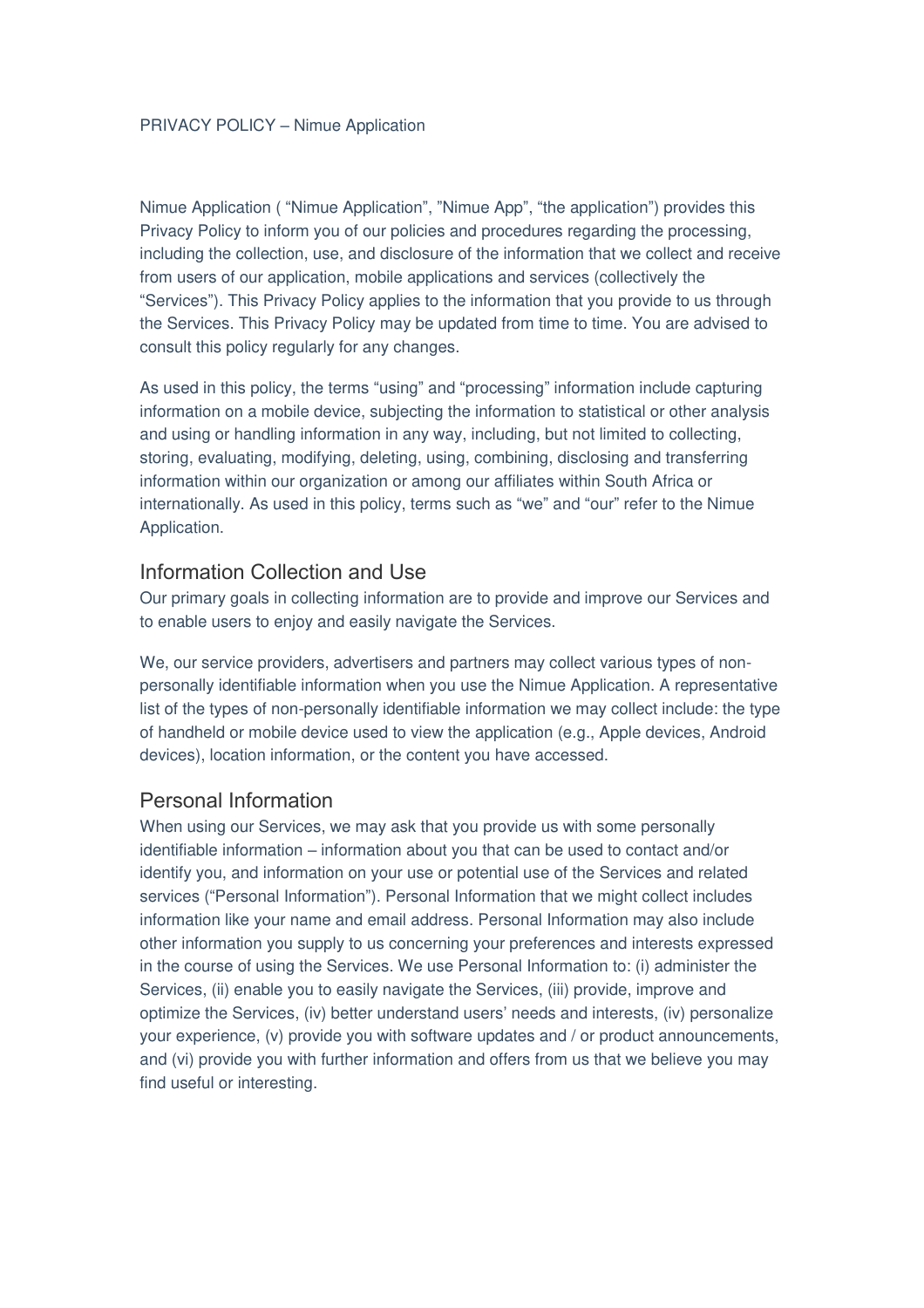## Usage Information

When you use our Services, our servers will automatically record information that your device sends or transmits, including, but not limited to, user settings, location and information about your use of the Services.

When you provide information from your social media account, it can help enable us to do things like (1) give you exclusive content, (2) personalize your experience with us, and (3) contact you through the social networking sites or directly by sending you the latest news, and special offerings. By doing so, you consent to the use of this information in accordance with our privacy policy. We sometimes use this information to communicate with you, such as to notify you when we make changes to our terms of service, or to contact you about your account with us.

If you choose to submit content for publication (e.g., posting to a discussion board, a video, a comment on a specific article), we may publish your screen name and other information you have provided to us. We may on occasion combine information we collect through the Nimue Application with information that we collect from other sources. Without limiting the generality of the foregoing, if you register and create a profile with our application, your profile will be displayed publicly on the application and may be reused by us in our discretion. We use the non-personally identifiable information that we collect to improve the design and content of our application, to deliver more relevant marketing messages and advertisements and to enable us to personalize your experience. We also may use this information to analyse usage of our application, as well as to offer you products, programs, or services.

## Information Sharing and Disclosure

We do not share Personal Information with third parties except as follows:

#### Service Providers

We may employ third parties to facilitate the Services, to provide the Services on our behalf, to perform related services or to assist us in analysing how our Services are used. These third parties have access to your Personal Information only to perform these tasks on our behalf and are not authorized to disclose or use it for any other purpose.

## Aggregate Information

We may share aggregated information that does not include Personal Information and we may otherwise disclose aggregated application usage information with third parties (including suppliers, advertisers, research companies and other organizations) for industry analysis, demographic profiling and other purposes. Any information shared in these contexts will not contain your Personal Information.

#### Compliance with Laws and Law Enforcement

We will cooperate with government and law enforcement officials and private parties to enforce and comply with the law. We will disclose any information about our users to the government or law enforcement officials or private parties as we, in our sole discretion, believe necessary or appropriate to respond to claims and legal process (including but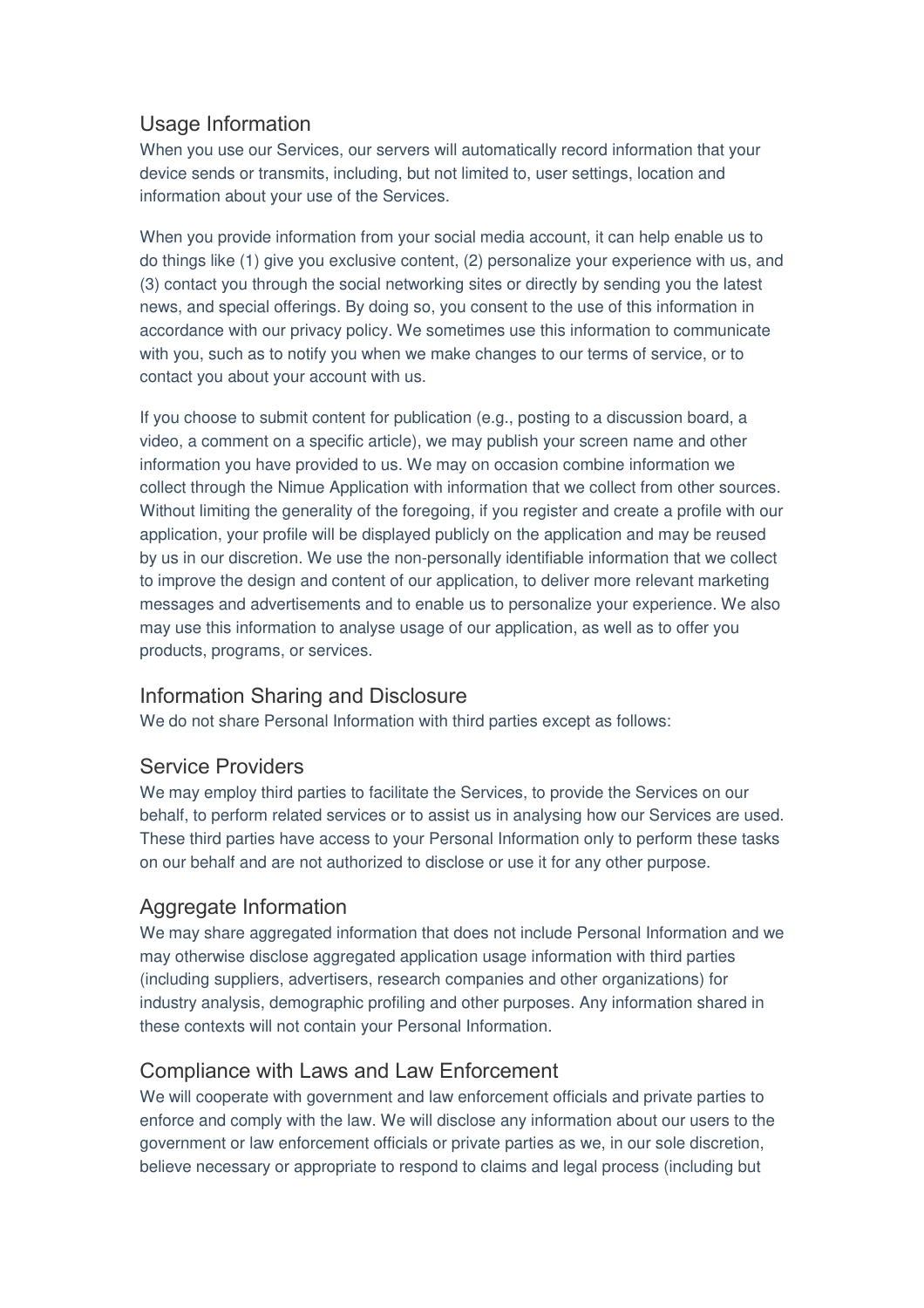not limited to subpoenas), to protect our property and rights or those of a third party, to protect the safety of the public or any person, or to prevent or stop any activity which we may consider to be, or that poses a risk of being, illegal, unethical or legally actionable. By accessing and using the Nimue application, you agree that the laws of the Republic of South Africa will govern this policy, and you consent to the jurisdiction of the South African courts in respect of any dispute which may arise from this user agreement.

#### Business Transfers

We may sell, transfer or otherwise share some or all of Nimue Application assets, including your Personal Information, in connection with a merger, acquisition, reorganization or sale of assets or in the event of bankruptcy.

## International Transfer

Nimue App operates globally so it may be necessary to transfer your information internationally. In particular, your information will likely be transferred to and processed in South Africa where many of our central databases operate. The data protection and other laws of other countries, may not be as comprehensive as those in your country. Please be assured that we take reasonable steps to ensure that your privacy is protected. By using this application you consent to your information being collected, used and transferred as set forth in this privacy statement.

# Changing or Deleting Your Information

You can delete your Personal Information by contacting us or by making the appropriate modifications in your user account preferences through the Services. If you would like us to delete your record in our system, please contact us and we will attempt to accommodate your request if we do not have any legal obligation to retain the record.

## **Security**

We employ administrative, physical and electronic measures designed to protect your information from unauthorized access. We will make any legally required disclosures of any breach of the security, confidentiality, or integrity of your unencrypted electronically stored "personal data" (as defined in applicable state statutes on security breach notification) to you via email or conspicuous posting through the Services in the most expedient time possible and without unreasonable delay, in so far as consistent with (i) the legitimate needs of law enforcement or (ii) any measures necessary to determine the scope of the breach and restore the reasonable integrity of the data system.

## International Transfer

Your information may be transferred to, and maintained on, servers and equipment located outside of your state, province, country or other governmental jurisdiction. You hereby consent to us making worldwide transfers of your personal information on our systems, to other entities, agents or subcontractors, or to other relevant business partners including without limitation third parties who may have incidental access to personal information. When making such transfers, we will ensure that the necessary protections are in place to safeguard your personal information transferred under or in